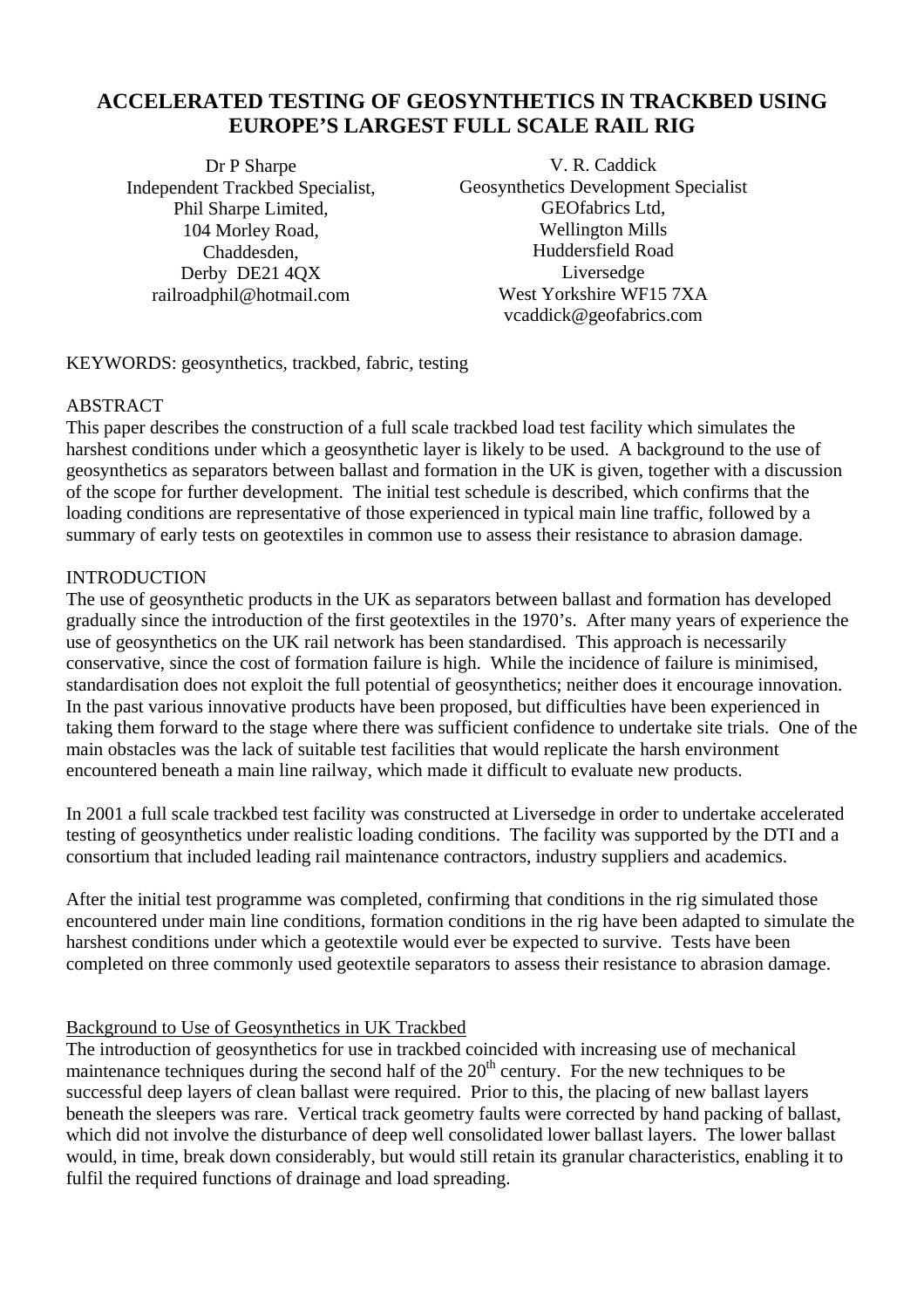The installation of deep ballast often necessitated the removal of well graded granular layers which had formed a good separation layer between ballast and subgrade. The removal of subgrade protection led to rapid subgrade erosion and consequent development of wet spots. The response to this was to install a complete new trackbed, incorporating a well graded aggregate beneath the ballast for formation protection, a process known as blanketing. The thickness of the blanket was normally between 200 and 300mm. Various sands and gravels were used for blanketing, some successful, others not so successful. Finally a grading envelope was found for "Blanketing Sand" (see RT/CE/S/033) which contained the correct proportions of fine and coarse material to ensure a stable blanket which could prevent the upwards migration of fines from the subgrade.

The 'traditional' sand blanket was highly successful at curing subgrade erosion problems. However it was not popular with track renewals engineers because it necessitated large volumes of excavation. Additional trains were required to transport the large amounts of spoil and import new materials. With increasing traffic on the rail network there was considerable pressure to reduce possession times and the movement of materials trains.

When heavy duty textiles first became available it was initially thought that they might replace the traditional sand blanket. However, it was soon realised that no geotextile available at the time had a pore size sufficiently small to prevent the upwards migration of clay or silt sized particles into the ballast, and that all geotextiles were susceptible to abrasion under dynamic loading conditions when placed between coarse granular materials. Figure 1 shows the condition of trackbed two years after treatment with a nonwoven geotextile alone. It was concluded that no geotextile could replace a traditional sand blanket.



Lower Lias Clay<br>blanket

.

Failed granular

Edge of geotextile

**Figure 1** Failure of a non-woven geotextile after 2 years in a main line track.

Some geotextiles appeared to be working satisfactorily, but due to the lack of well monitored trials with adequate control sections, combined with poor reporting, there was no reliable information to define the circumstances under which geotextiles were successful. At one time there was a policy on some regions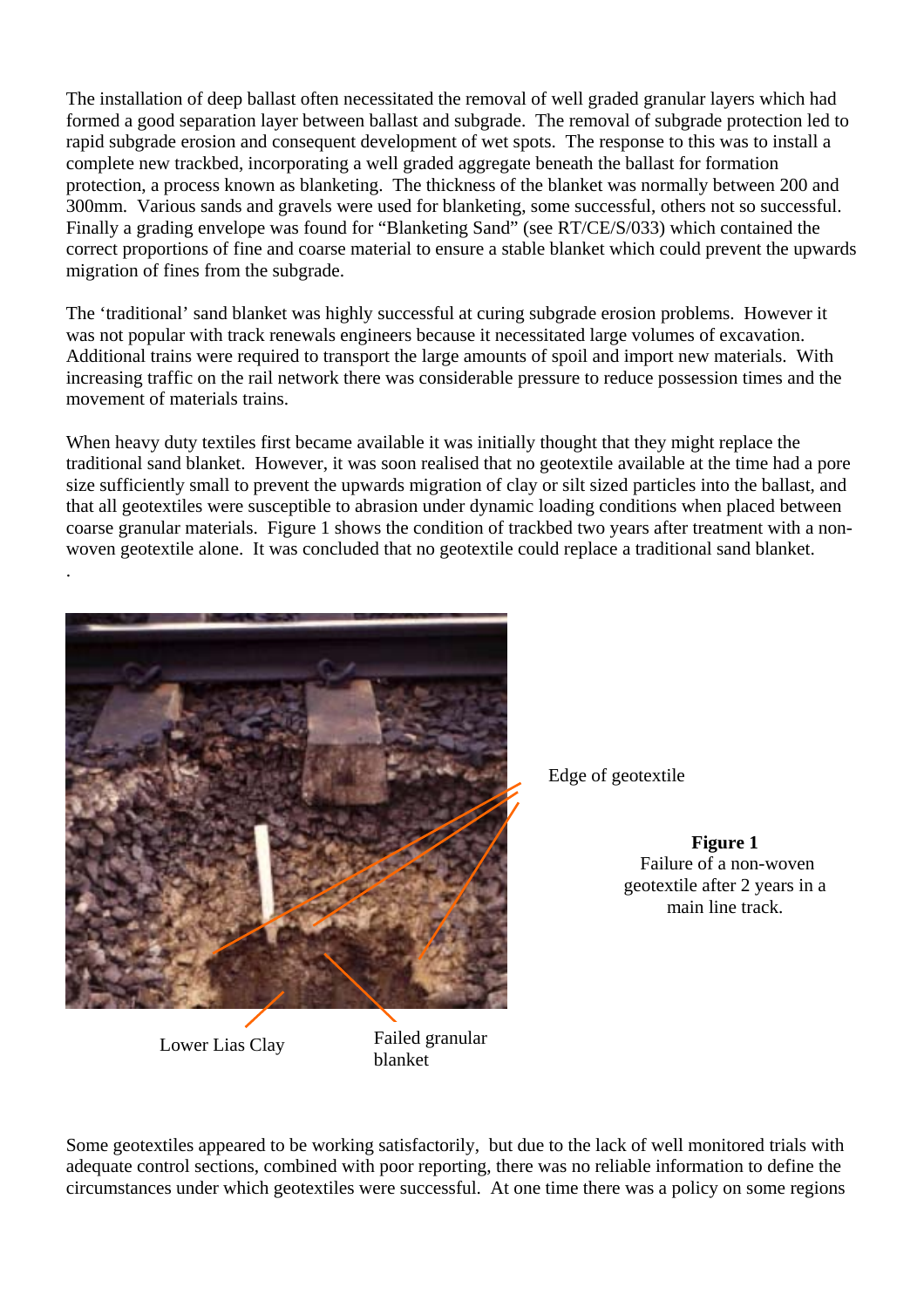of always including a geotextile as a matter of course on a reballasting job because it was cheap and easy to install. If it was useful in only 10% of jobs it was worthwhile, but the occasional job that should have received a full sand blanket would be re-treated. Even if there was serious subgrade erosion it was considered that the geotextile bought time.

### Research Undertaken by British Rail into Use of Geotextiles

During the 1980s considerable research was undertaken into the use of geotextiles and other types of geosynthetic layers.

When examined under a microscope, the pore size of non-woven geotextiles available at the time appeared to be similar for a given weight of product. This suggested that all commonly used non woven geotextiles should have similar performance regarding the reduction of upwards migration of fines. It was envisaged that the most significant factor would be the weight per unit area.

Testing was undertaken at British Rail's Central Soil Mechanics Laboratory using a "Pulsator" test to determine the separation ability of various commercially available products. The test involved placing a 200mm diameter sample of geotextile directly onto a hard intact sample of clay, covering with pea gravel and inundating before subjecting to repeated loading. Surcharge was added to raise vertical stress to the levels experienced at the base of the ballast layer. It was concluded that mechanically bonded materials generally performed better than thermally bonded materials, although this was attributed largely to the lower rigidity of ability of mechanically bonded products which enabled them to conform to the clay surface, which was thought to interfere with the process of slurry generation. (see McMorrow, 1990)

Subsequent testing at British Rail Research subjected four leading non-woven geotextiles to dynamic loading when sandwiched under water between 12mm chippings and railway ballast. The effects of abrasion were assessed by two methods, i.e. the loss of tensile strength and a visual assessment of the area of holes found in each geotextile after testing. Table 1 summarises the findings (see McMorrow et al. 1991)

| <b>Product Description</b>                          | Mass per unit   Area  | of <sup>1</sup> | %age loss in |
|-----------------------------------------------------|-----------------------|-----------------|--------------|
|                                                     | area g/m <sup>2</sup> | Holes<br>after  | strength     |
|                                                     |                       | Testing $mm2$   |              |
| Heat bonded, heterogeneous filament                 | 340                   | 79.5            | 33           |
| Needle punched, continuous filament                 | 390                   | 62.5            | 31           |
| Needle punched with resin bonding                   | 470                   | 36.5            | 22           |
| Needle punched, staple fibre on a split $\vert$ 620 |                       | 8.5             | 18           |
| tape woven base                                     |                       |                 |              |

#### **Table 1 – Results of Dynamic Loading Damage Tests, BR Research**

The loss in strength did not differ greatly between products (range 18% to 33%). By far the best performer from a visual assessment was a needle punched staple fibre on a split tape woven base, although this was the heaviest of the geotextiles tested. It is interesting to note that the performance of the products in both tests improved according to their weight.

While geosynthetic layers could not normally replace a traditional sand blanket, it became clear that they could often either enhance the performance of existing trackbed layers, or reduce the required depth of construction sufficiently to warrant their use. For example, it had frequently been observed in effective sand blankets that the penetration of the sand by finer clay/silt sized particles was limited to a maximum of 20mm. The remaining depth of 180+mm was to ensure that the minimum thickness was achieved throughout and to provide for some sacrificial material on the upper surface in the absence of a separator (note, in some regions a thin layer of pea gravel was used a separator). In site trials undertaken in 1983 (Sharpe, 1989) it was demonstrated that the thickness of a sand blanket could be reduced to 25mm using a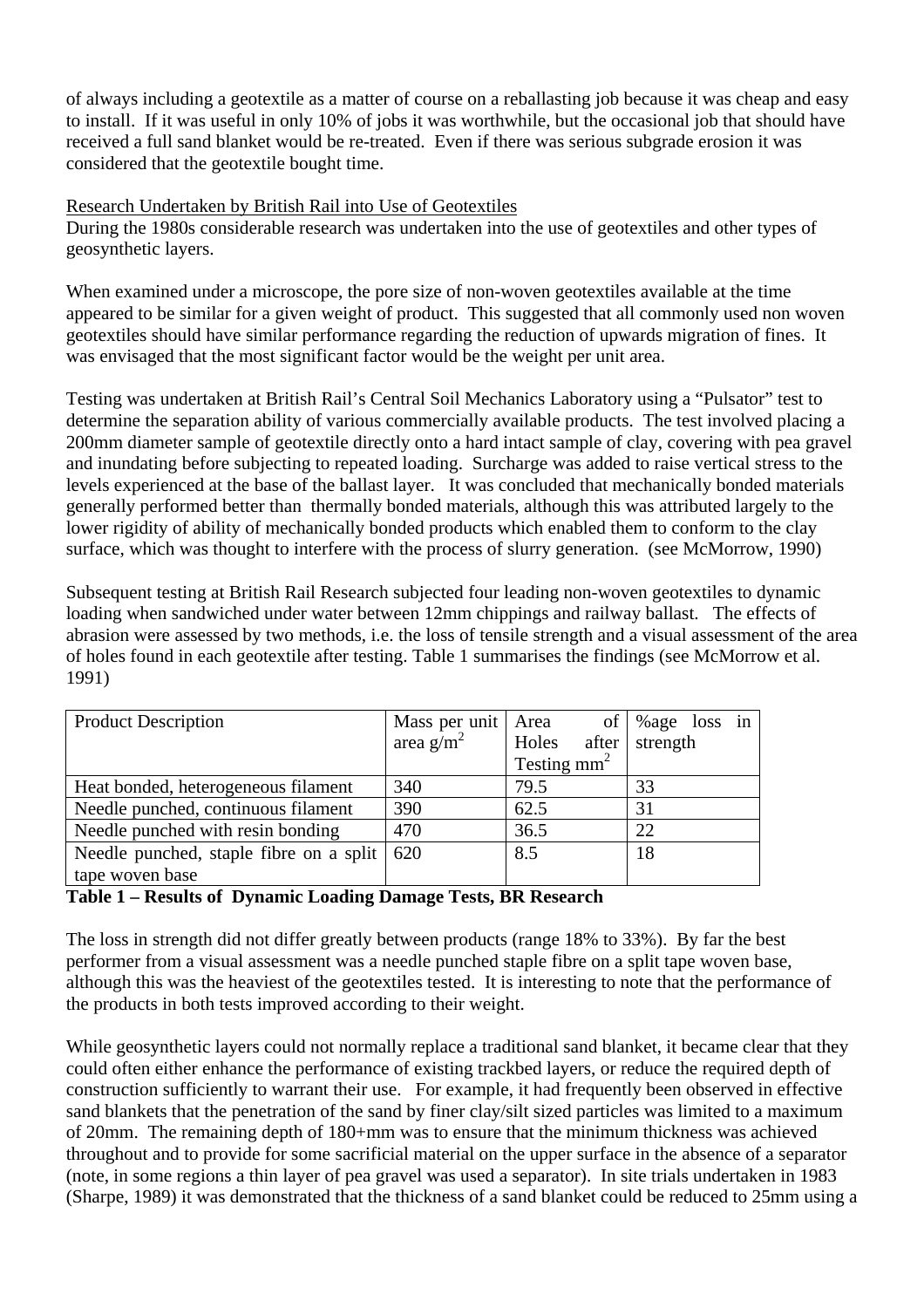non woven geotextile as a separator between the sand and ballast. When cushioned by a sand layer the geotextile would survive indefinitely below the ballast without significant abrasion, and maintain the integrity of the sand layer. Thus the volumes of spoil and new materials could be reduced considerably and less time was required for construction.

# Standarised Use of Geosynthetic Layers on Network Rail

While much attention was directed towards the use of geotextiles as permeable separators, other functions of geosynthetics were also studied. For example, it was found that inclusion of a plastic mesh in the ballast would reinforce the trackbed, effectively improving its load spreading ability. Impermeable membranes have also been extensively used as separators. The most appropriate type of geosynthetic product to use in a given location can only be determined by a thorough investigation of trackbed and drainage conditions. Network Rail have recently published a revised Code of Practice, RT/CE/C/039, Issue 2, which gives current best practice in trackbed investigation and design of remedial measures. Four classes of geosynthetic are included, as listed below :-

- Geotextile Separator a non woven geotextile having a typical weight of about  $300$ g/m<sup>2</sup>. used to separate a sand layer from ballast (specified in RT/CE/S/010)
- Robust Geotextile Separator either a heavy duty geotextile or permeable geocomposite which offers increased resistance to abrasion, used to separate a coarse granular layer from ballast (typically either a non woven geotextile having a weight of about  $1000g/m^2$  or a 10mm aperture plastic mesh sandwiched between two layers of Geotextile Separator).
- Impermeable Geocomposite a heavy duty impermeable membrane with provision for lateral dissipation of pore pressure from the underlying ground
- Geogrid Reinforcement a plastic mesh with high tensile stiffness, used to reduce ballast movement over soft ground

### Scope for Extending Use of Geosynthetics

There is still considerable scope to further reduce trackbed renewal costs by reducing the need for sand blankets. While there is currently no geosynthetic product available that can replace a sand blanket where a serious subgrade erosion problem has occurred, it is important to keep an open mind that such a product may be developed in the future. As a first step to considering what attributes the product would need it is useful to consider the way in which subgrade erosion is initiated, and how an effective sand blanket is thought to work..

Typically, a serious subgrade erosion problem would occur where an existing stone blanket layer is poorly graded, i.e. it contains voids which permit the upwards migration of fines. The voids in the stone layer would be too large to hold the fine particles at the exposed upper surface of the clay subgrade in place. The clay particles would become dislodged under the action of dynamic loading in the presence of water, and they would combine with the water to produce a slurry. Under the high pressure generated by traffic loading the slurry is forced upwards, which causes a suction force to develop in the voids after the load has passed. The suction will cause slurry to flow back into the voids, but at a slower rate than it was forced out. Under these conditions there will be a tendency for water to be drawn out of the slurry, resulting in the slurry becoming thinner closer to the clay surface.. Thus, in the presence of a suitable water supply, the process of subgrade erosion is self perpetuating.

The presence of clay slurry in a granular layer reduces its modulus of elasticity considerably, such that it behaves as a soft subgrade. So even if the slurry has not risen into the ballast it can still cause poor track quality.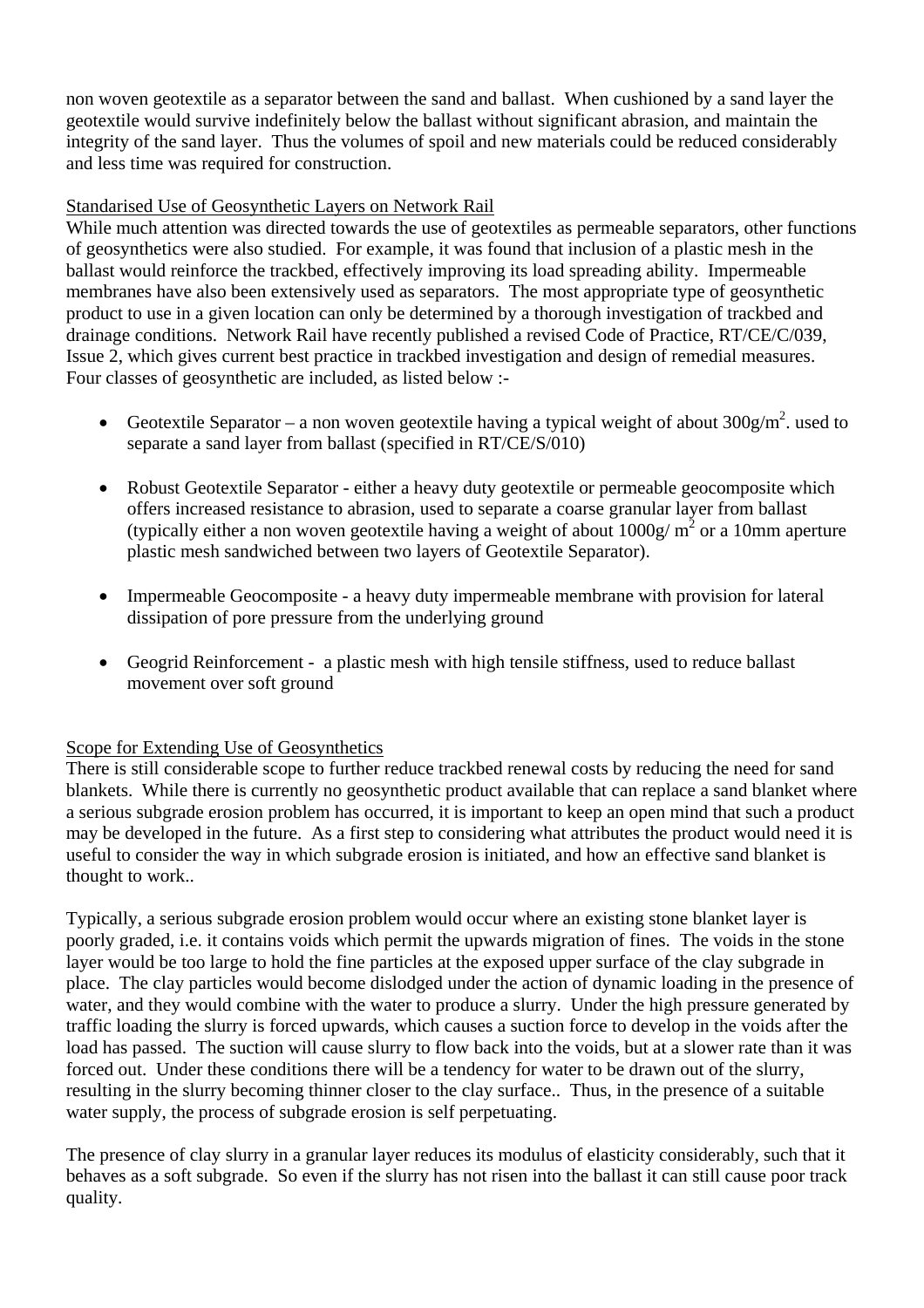When a sand blanket is laid, the sand flows into the surface voids and fills in any depressions in the excavated surface on which it is placed. This prevents upwards movement of slurry. Slurry generation might continue at the clay surface after the sand has been placed, but there is no process for perpetuating it. Water can move upwards through the sand, but the clay particles are retained, so the slurry will dry out in time. In this way a sand blanket increases the stiffness of the granular layer.

In order to fulfil all of the functions of a sand blanket a geosynthetic product would need to have the following properties:

- Conform to the excavated surface, thereby preventing upwards migration of fines
- Resist abrasion under harsh dynamic environment encountered in main line trackbed
- Allow desiccation of existing slurry

It is estimated that there are about 30 miles of sand blanket laid each year on UK railways. Much of this is laid to cure serious subgrade erosion, for which there is no currently available geosynthetic option. There are however many sand blankets which are placed in order to remedy minor subgrade erosion problems or suspected subgrade erosion problems, for which there may be scope for increased exploitation of currently available geosynthetics. Figure 2 shows typical examples of minor subgrade erosion problems. In these cases the existing blanket is serving a useful function by distributing the loads adequately, but there appears to be some subgrade erosion taking place. Current practice in these circumstances would be to install sand as a precaution, but it is likely that the use of a robust separator would enhance the properties of the blanket which would enable it to resist further erosion. In order to function under these conditions a separator must offer considerable resistance to abrasion under dynamic loading in a harsh railway environment. Until now there has been no test which replicates these conditions. Thus it has not been possible to assess the likely performance of new geotextiles before they are subjected to full site trials.



**Figure 2 Boreholes taken through trackbed with poor quality blanket.**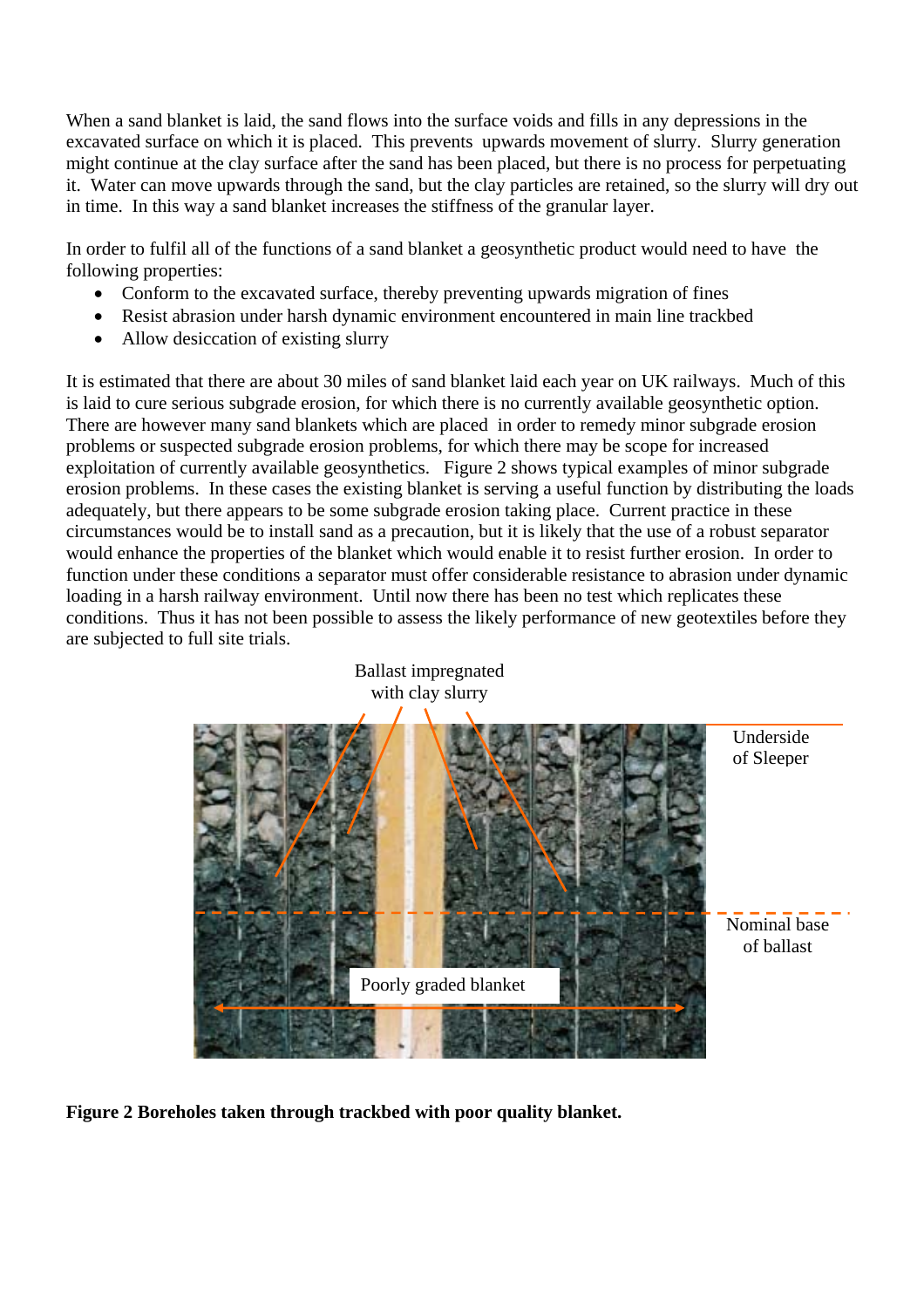# Development of Full Scale Rig

After a considerable time was spent researching the market to find out what new products might be required, GEOfabrics invested in a large 6m wide laminating facility which enables virtually any combination of geosynthetics to be laminated together to form a multi-layer multi-function geocomposite. It found itself in the position of having new ideas and being able to produce prototype products, but unable to generate interest within the industry. This was largely due to the difficulties of demonstrating the effectiveness of experimental products under live loading, and the timescale involved in conducting full scale trials. To remedy this situation, the decision was taken to construct a full scale trackbed test facility.

The test rig is illustrated in Figure 3. It consists of a half track panel (i.e. single rail supported on seven half length sleepers) seated on a box measuring 4.5m by 1.5m by 1.0m which contained the trackbed, as shown in Figure 4. The load was applied by three computer controlled hydraulic actuators which could replay real rail traffic loadings of up to ten tonnes, ten times per second. The box was watertight and could therefore be used to examine the effects of poor drainage and high water table. Spray head nozzles were located above the ballast, giving the ability to simulate rainfall.



Figure 3 – The Full Scale Rig

The trackbed was founded on a subgrade of 300 mm of reworked London Clay which, in its intact condition, initially had a shear strength above  $100 \text{kN/m}^2$ . This is a typical poor subgrade which has been responsible for countless subgrade erosion problems on tracks of South East England throughout the history of the railways. The test bed was prepared to replicate as close as possible a natural London Clay subgrade whose surface had been weathered by over a century of rail traffic, i.e. the upper horizons of clay had softened to a "firm clay" consistency. This was done by placing the clay in lumps and compacting using a Kango hammer, then softening by adding water and forking the top surface to a depth of 50mm, until a soft clay consistency was achieved. In the early tests consolidation occurred, which brought the shear strength of the clay surface to between  $25kN/m^2$  and  $50kN/m^2$ . This remained sensibly constant for the remainder of the test period.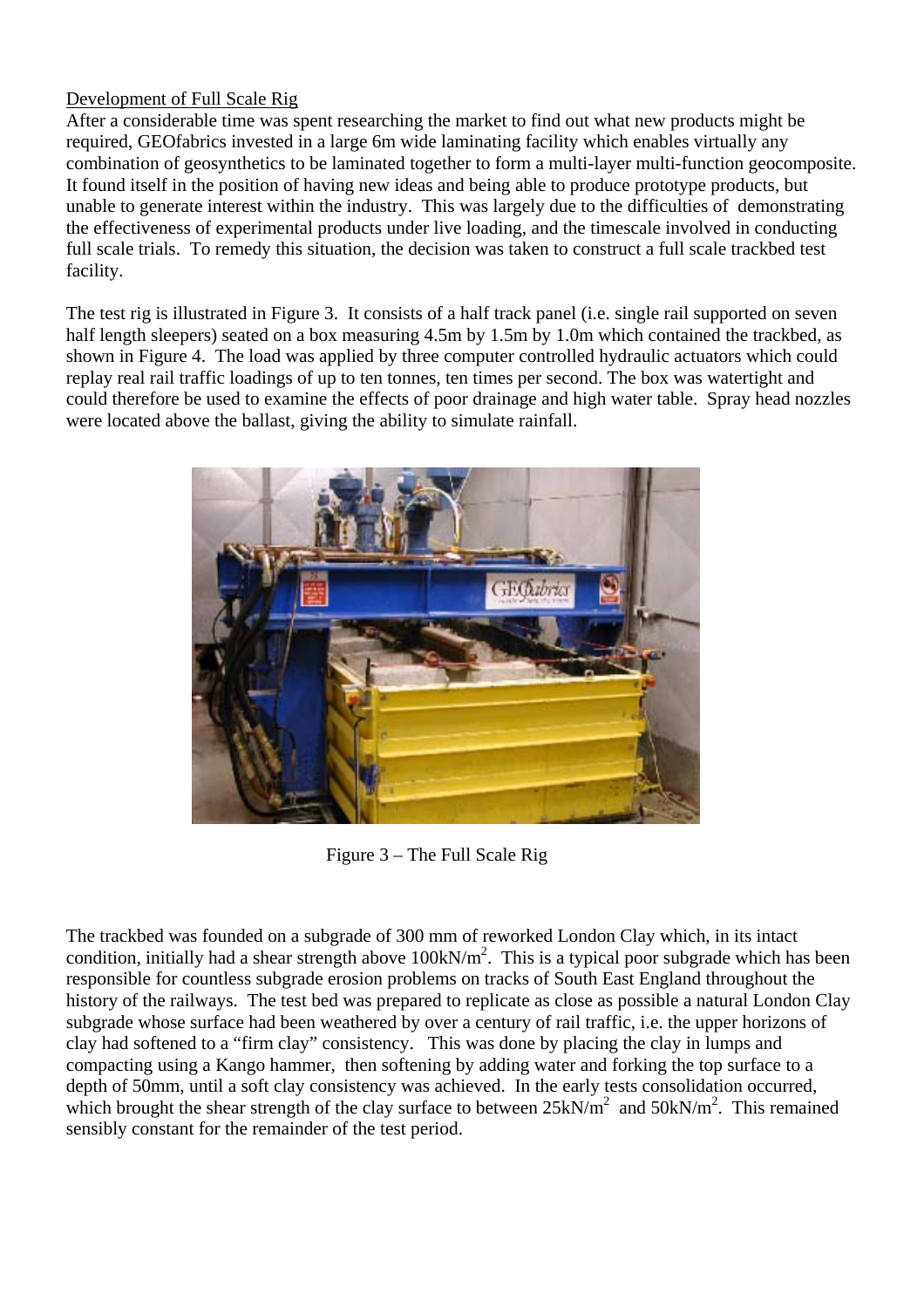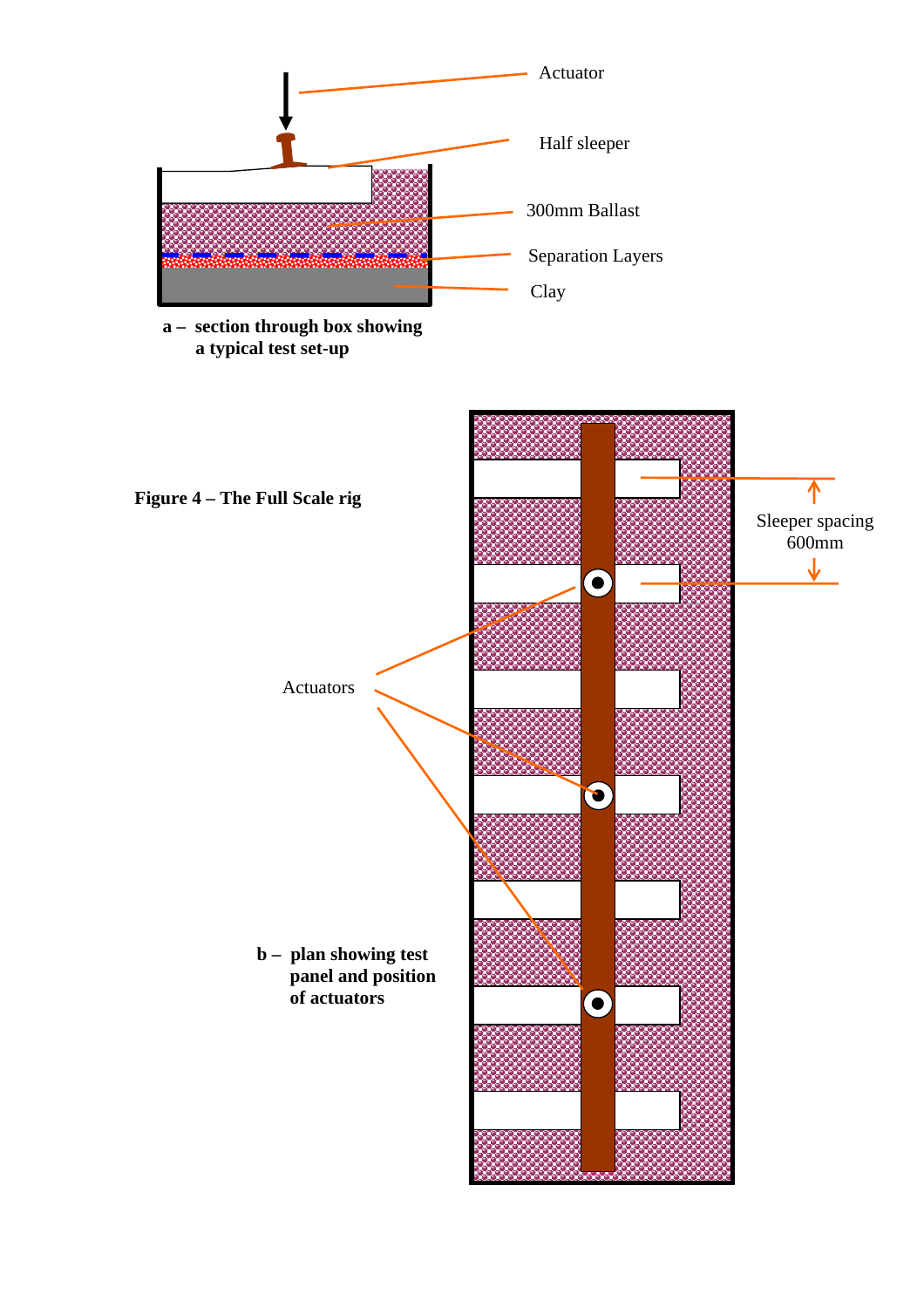# Summary of Initial Test Programme

The initial test programme consisted of placing various separation layers between the ballast and clay to assess their efficiency in preventing subgrade erosion. A standard test was devised. The traffic applied represented continuous running of high speed trains. A total of 1million load cycles were applied, giving the equivalent of a years traffic on a typical section of main line track. With poor drainage and inadequate subgrade protection this amount of loading is usually sufficient to generate a severe subgrade erosion problem.

In addition to visual inspection, the effectiveness of each separator was assessed by measuring the sleeper settlements during the tests. Settlement is the key determining factor from the point of view of deterioration of track geometry. Large settlement results in rough track which causes poor vehicle ride and requires additional track maintenance.

The first stage in the programme was to demonstrate the performance of known trackbed constructions, in order to demonstrate that the box tests could adequately simulate real track performance. The initial test was undertaken with no separator in order to provide a control. 300mm of rail ballast to RT/CE/S/006 was placed directly on the clay surface.

Figure 5 shows the results of placing a single layer of non-woven geotextile between the clay and ballast. This has been shown in the past to offer little resistance to subgrade erosion, especially under wet conditions. This behaviour was simulated well by the testing; clay slurry had formed rapidly during the test and had risen to a height of 100mm above the geotextile during the course of the test.





Tests were undertaken after covering the surface of the clay with a layer of blanketing sand to RT/CE/S/033. This is the traditional way to cure a severe subgrade erosion problem. Figure 6 shows intermixing at the sand/ballast interface after testing with no geotextile present. This is typical of sand blankets on sites with poor drainage. Figure 7 shows a section through a sand blanket with a non-woven geotextile separator after testing. The sand formed a good interface with the clay, with no upwards migration of fines. Rolling back the geotextile confirmed that no fines had risen through the sand.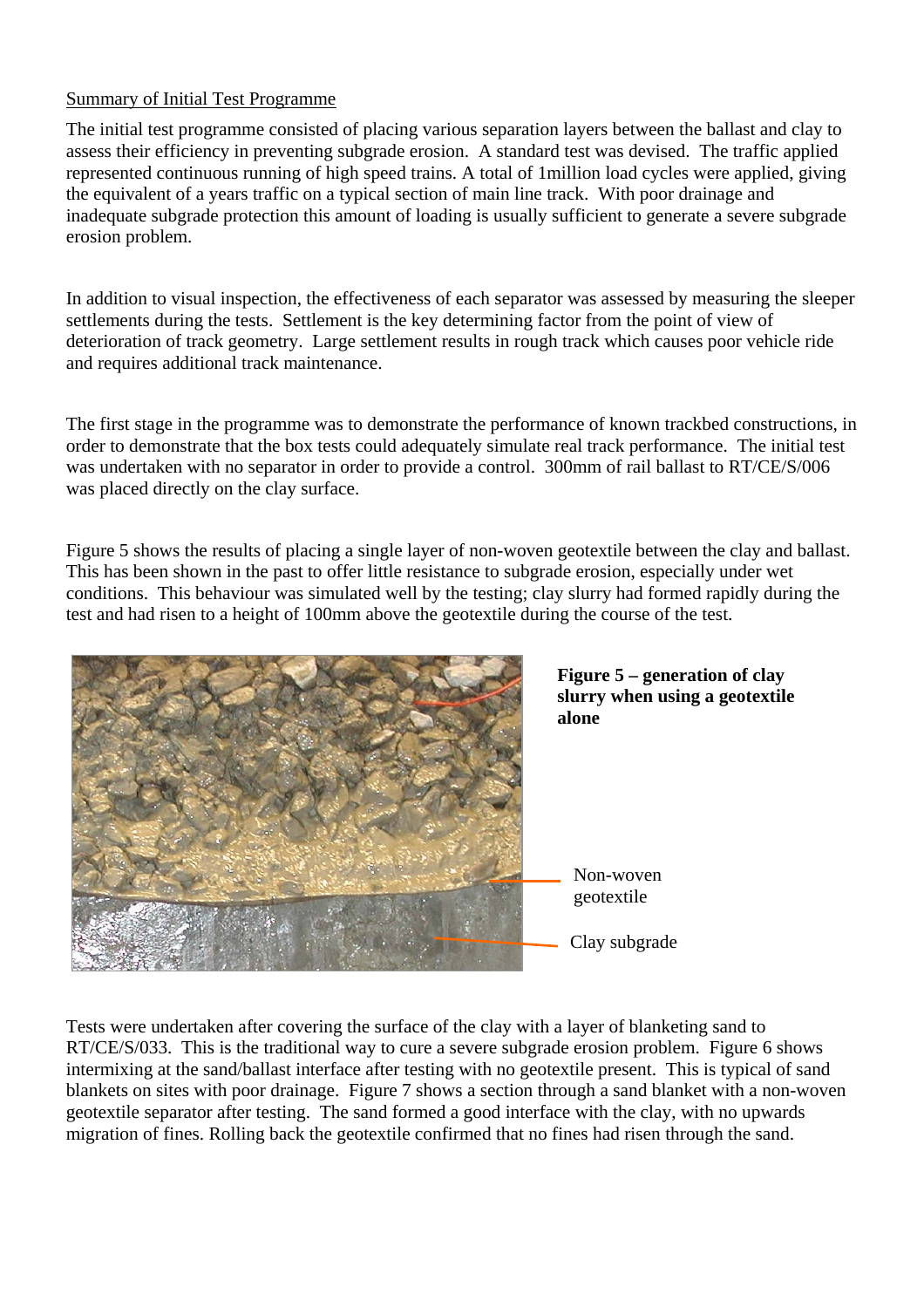

# **Figure 6 – layers removed to show intermixing at sand/ballast interface when sand used without geotextile separator**

- Intermixing of ballast and sand, approximately 50mm thick
	- Sand surface discoloured by ballast fines
- 50mm thick sand layer

Clay surface



# **Figure 7 – Section through geotextile/sand blanket, showing its effectiveness as a separator**

Geotextile remains undamaged and prevents intermixing at sand/ballast interface

No intermixing at sand/clay interface

# Discussion of Results of Initial Test Programme

Table 2 gives the results of the initial test programme. Settlements before 2000 load cycles were not reported because this would largely eliminate bedding in errors. All of the products tested are in common use in railway trackbed except product D, which was produced for experimental purposes.

The results confirmed that the Network Rail current use of geosynthetics is correct. Where there is a serious subgrade erosion problem there is no commercially available product which can fulfil the function of a sand blanket. In the tests without sand the settlements were generally large. Settlement with no geosynthetic was 40mm and this was reduced to between 21.3mm to 33mm with the products in common use. It must be stressed that none of these products are currently recommended for use without sand where there is a serious subgrade erosion problem. Product D gave encouraging results with a settlement of only 7.1. Further testing will be required to confirm the performance of this specialist composite.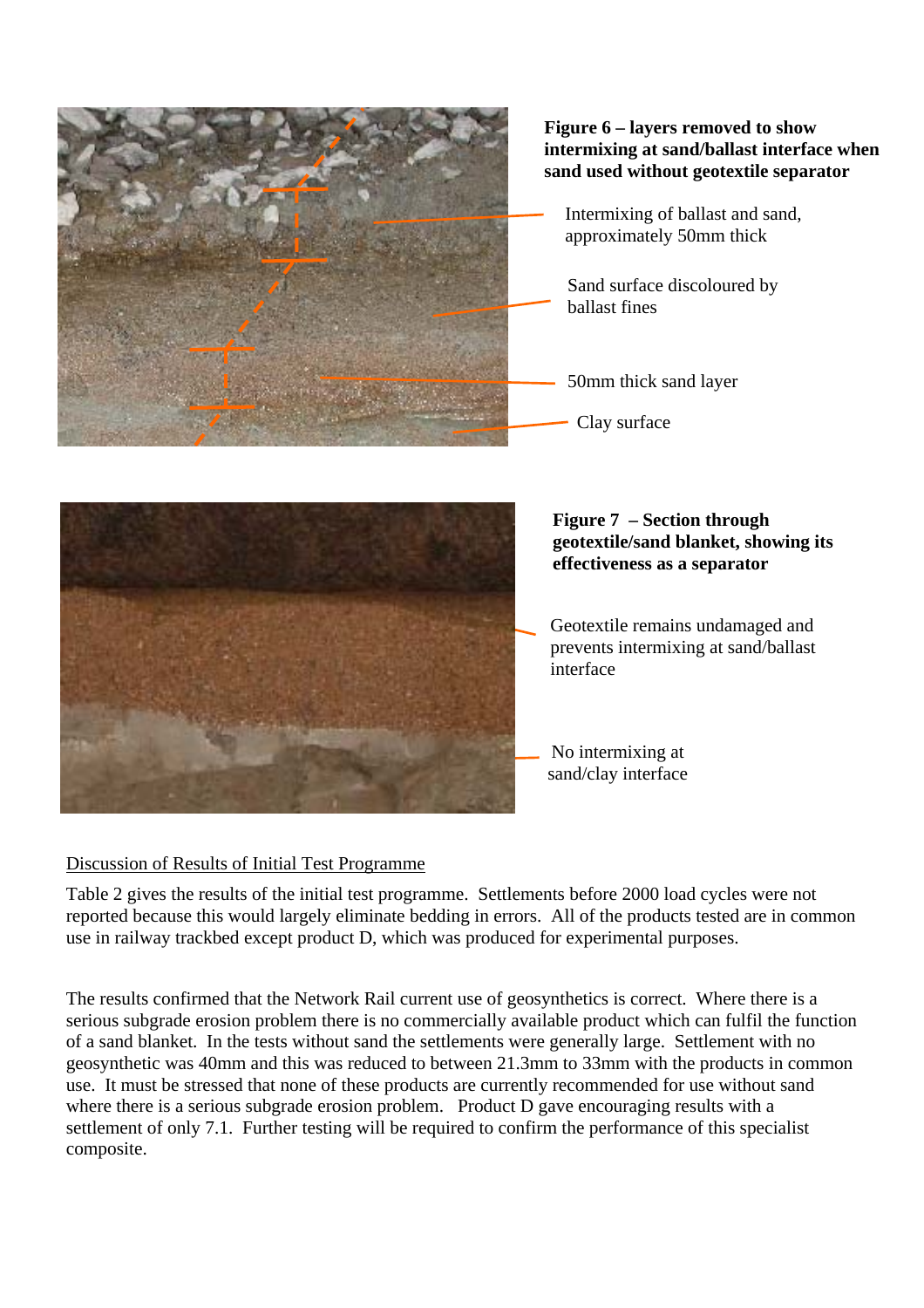|  |  |  | <b>Table 2 – Results of Initial Test Programme</b> |
|--|--|--|----------------------------------------------------|
|  |  |  |                                                    |

| Geotextile Type                                                                                                                     | Settlement - mm after<br>$106$ load cycles. |                                 |
|-------------------------------------------------------------------------------------------------------------------------------------|---------------------------------------------|---------------------------------|
|                                                                                                                                     | No sand                                     | 50 <sub>mm</sub><br>$+$<br>sand |
| No Geotextile                                                                                                                       | 40                                          | 19.5                            |
| A - Needle punched staple fibre geotextile                                                                                          | 33                                          | $\overline{\phantom{a}}$        |
| B - Heat bonded continuous filament geotextile                                                                                      | 24.6                                        | 7.6                             |
| C -Double cuspated impermeable core wrapped in needle punched non woven<br>continuous filament geotextile                           | 27.3                                        | 7.9                             |
| D – HDPE impermeable membrane monodirectional extruded drainage core<br>wrapped in needle punched non woven staple fibre geotextile | 7.1                                         |                                 |
| E - Diamond mesh core wrapped in heat bonded non woven geotextile                                                                   | 21.3                                        | 10.5                            |
| F - Diamond mesh core wrapped in needle punched staple fibre geotextile                                                             |                                             | 8.1                             |

Addition of a 50mm thick sand layer reduced the settlement to 19.5mm. No clay had risen through the sand but there was considerable intermixing between the sand and ballast. The inclusion of a geotextile separator above the sand reduced the ballast settlement even further, to an average of below 10mm. The spread of results was small, 7.6mm to 10.5mm, indicating that from a settlement point of view there was little to choose between the different product types.

### The Abrasion Resistance Assessment Test

.

The initial test programme confirmed that the rig simulated subgrade erosion occurring on an unprotected clay surface, and that the current method of treatment used by Network Rail provides the most effective cure. However it was recognised that these conditions did not represent the harshest conditions under which a geosynthetic would be expected to survive. A test was therefore devised to assess the performance of a geosynthetic under similar conditions to those encountered at the base of the ballast above a failed coarse blanket layer when subjected to heavy traffic.

The formation should consist of the existing compacted clay layer (surface level) overlaid by a poorly graded coarse blanket, 75mm deep. The grading was chosen to represent a coarse crushed stone blanket, as follows

| Sieve Size | %age           |
|------------|----------------|
| mm         | passing        |
| 37.5       | 100            |
| 28         | 70             |
| 20         | 50             |
| 14         | 32             |
| 10         | 20             |
| 5          | 10             |
| 1.18       | 5              |
| $300\mu$   | $\overline{2}$ |

Such blankets are frequently found to have failed and resulted in subgrade erosion. Ideally it would be desirable to place a geosynthetic layer above this type of blanket to enhance its filtering/separation abilities, but the geosynthetic would need to be able to resist abrasion under these conditions. The chosen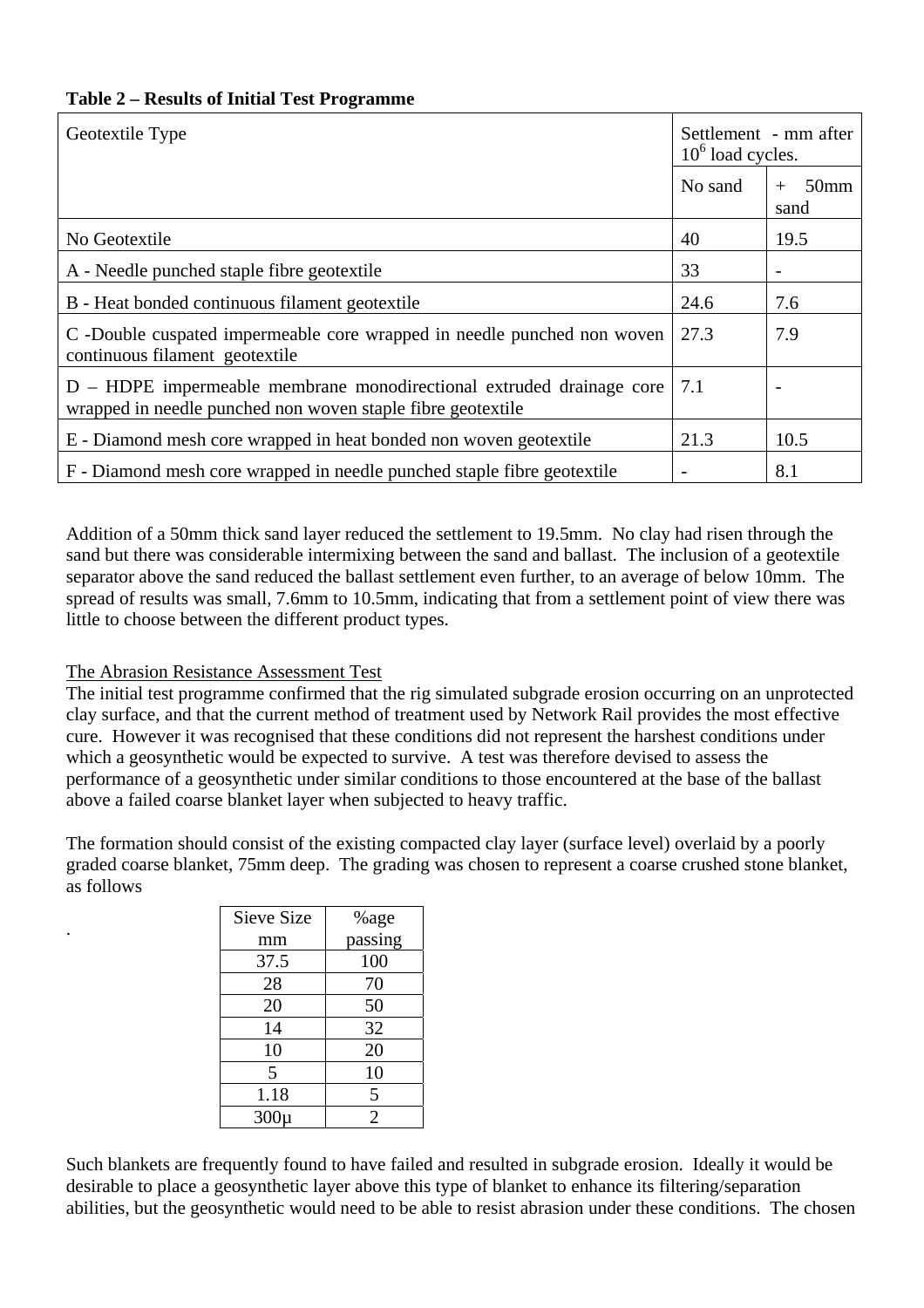grading therefore includes sufficient coarse particles to ensure that abrasion will take place, while providing some fines that would assist in forming a graded filter against the base of the geotextile.

At the time of writing only the first test had been completed. The objective of this test was to demonstrate that subgrade erosion would develop under this type of blanket and to observe the abrasion resistance of three different non-woven geotextiles under these conditions. Products A and B (see Table 2) were tested together with a third, a needle punched, continuous filament heat treated geotextile referred to as Product G. All of the geotextiles tested had a weight of approximately  $400g/m^2$ . A test sample 1.5m long was used in each case, each effectively covering a third of the blanket in the box.

The blanket was saturated with water with the water level maintained at a height of 25mm above the base of the ballast. A dipstick was placed at one corner of the box to observe the rate at which slurry was generated. After 100,000 load cycles the slurry was observed to have reached the top of the sub-ballast layer. The test was continued to 2 million load cycles, thus simulating two years traffic.

On completion of the test excess water was permitted to drain from the box. The track panel and ballast were then removed, taking care not to cause additional damage to the geotextiles. The slurry had risen approximately 50mm into the ballast above the geotextiles, as shown in Figure 8. From an initial visual inspection there was no obvious difference in the ability of tested geotextiles to hold back the slurry. However, after washing the fines from the geotextiles it became clear that considerable damage had been caused, particularly to Product B.



Assessment was made by measuring the area of the holes in each geotextile. A piece of graph paper, area 124,800mm2 was placed under each geotextiles in the worst area of damage, which appeared to be in the position beneath the end of a sleeper. Holes were marked by tracing with a soft leaded pencil onto the paper behind. Measurements were made of the area bonded by each pencil mark in turn and the total area calculated in each case. Table 3 gives the results of the tests.

| Geotextile |    | No of Holes   Area of Holes | %age of test |
|------------|----|-----------------------------|--------------|
|            |    | mm                          | area         |
| Product A  |    |                             | 0.01         |
| Product B  | 67 | 1133                        | 0.91         |
| Product G  |    | 104                         | 0.08         |

**Table 3 – Measurement of Area of Holes in Geotextiles after Testing**